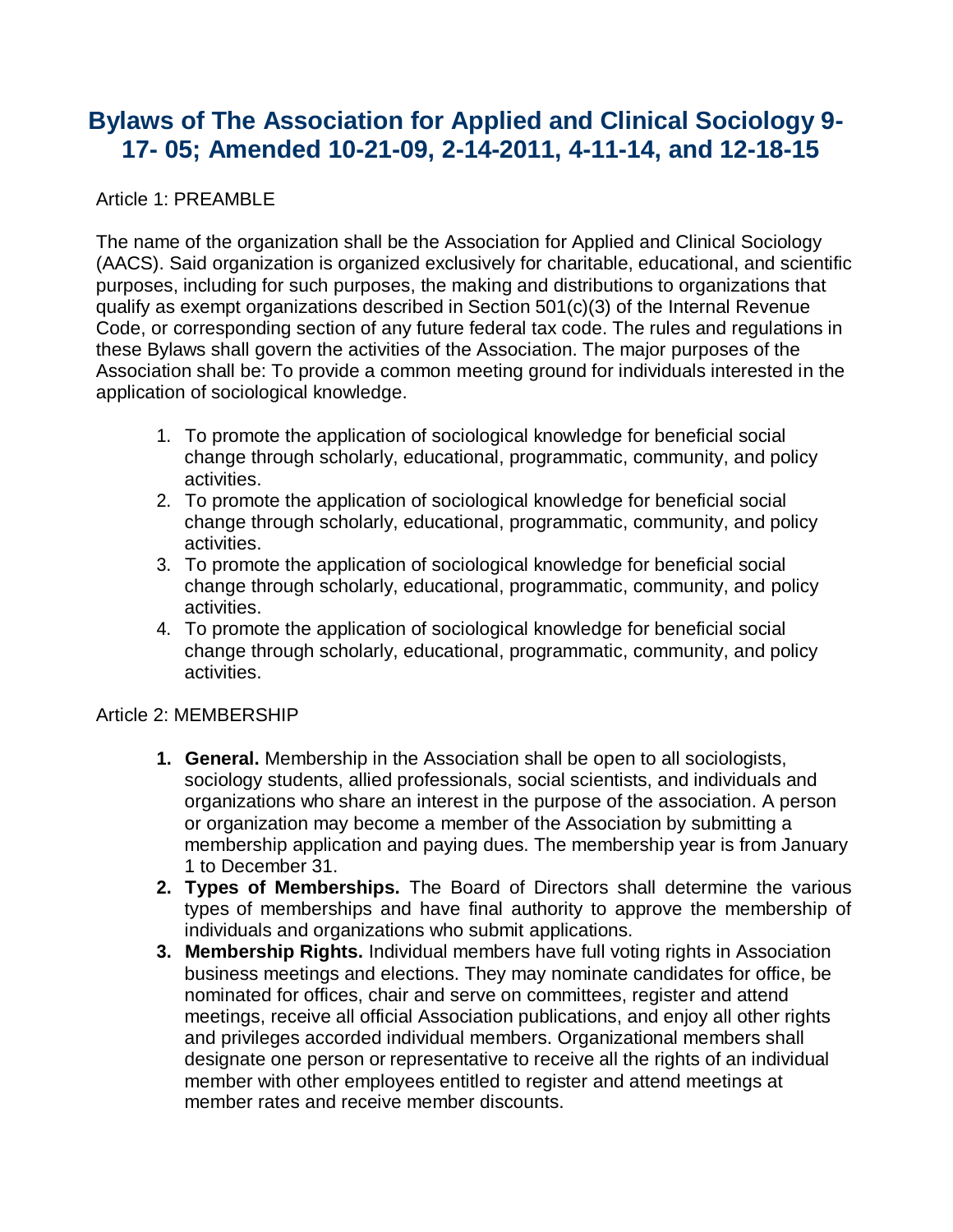4. **Dues.** Members' dues shall be payable annually at a time established by the Board of Directors. All dues, fees, and subscription rates shall be established by the Board. Only those whose dues are currently paid shall be considered members in good standing entitled to the rights and privileges of members. Non-payment of dues will terminate membership.

# Article 3: GOVERNANCE

A. **Board of Directors.** The Association is governed by the Board of Directors, all of whom will be members in good standing. The Board shall consist of elected, appointed, and exofficio members. The governance and management of the Association shall be vested in the elected and appointed members of the Board, except for the student representative and liaison and where the Bylaws delegate functions and tasks to other Board members or committees.

Elected members are:

- President
- President-elect
- Immediate Past President
- Vice President
- Vice President-elect
- Secretary
- Treasurer
- Members-at-Large

(6) Appointed members are:

- International Board Members (3)
- Graduate student representative
- Undergraduate student liaison
- Representative from the Commission on the Accreditation of Programs in Applied and Clinical Sociology (CAPACS), recommended by CAPACS
- Chair, Certification Committee
- Ex-Officio members are: Editors of AACS Publications (e.g. journal, newsletter)
- B. **Terms of Office.** The terms of office for the board members are as follows:
	- 1. President one year
	- 2. President-elect one year followed by one year as President
	- 3. Immediate Past President- one year
	- 4. Vice President one year
	- 5. Vice President-elect one year followed by one year as Vice President
	- 6. Secretary two years
	- 7. Treasurer two years
	- 8. Members-at-Large (6) two years (staggered). Members-at-large are limited to two consecutive terms (four years). After two terms in this position, members can opt to run for another Board position or wait at least one year to run again.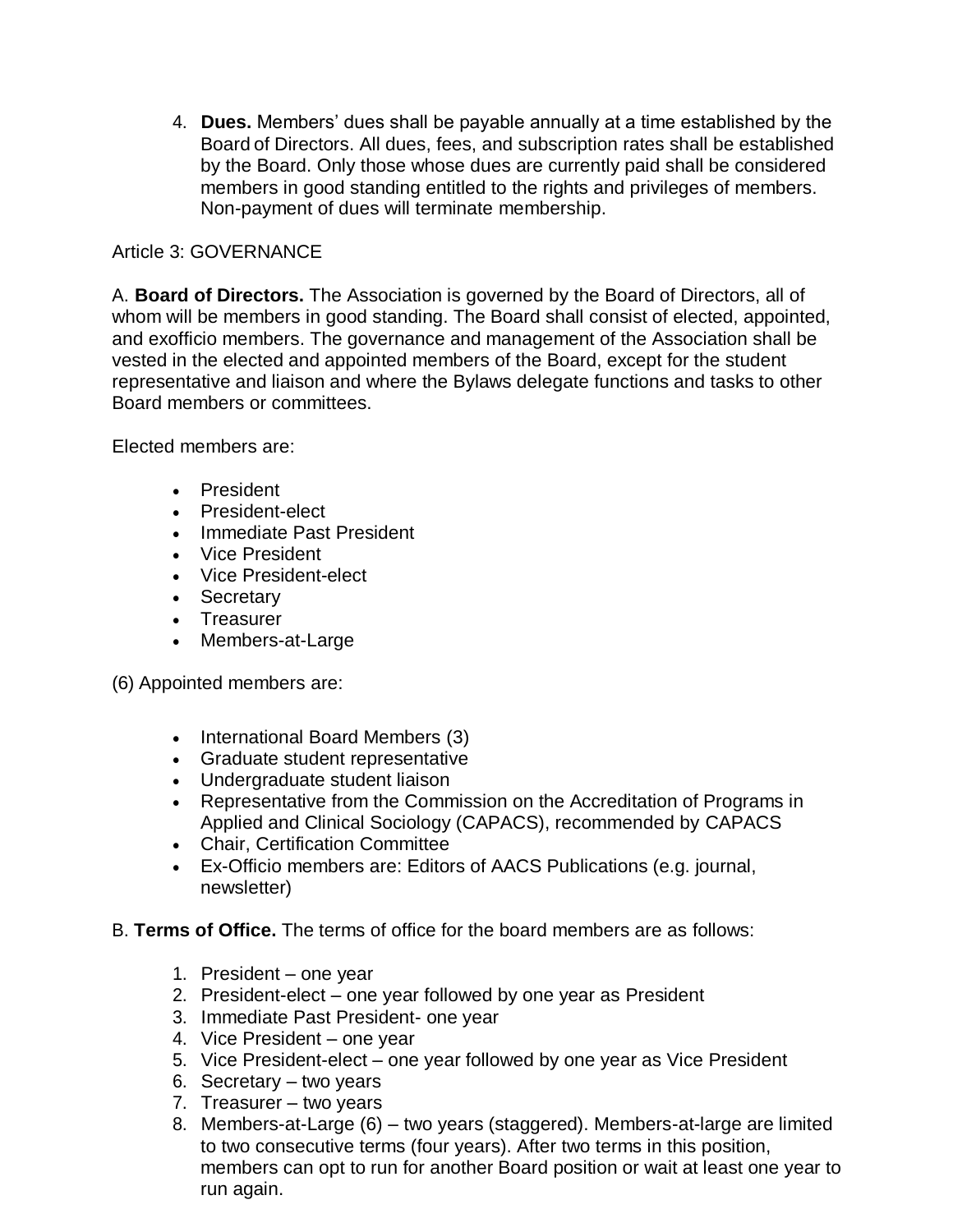- 9. International Board Members (3) two years (staggered); they may be reappointed
- 10. Student representative and liaison 2 years; they may be re-appointed
- 11. Ex-Officio Members the Board of Directors may appoint ex-officio members who occupy specific positions in support of the organization, e.g., editors of AACS publications and Chair of Certification Committee. These appointments continue for the duration of the appointee in the support position. When an incumbent does not complete her/his term of office, the Board of Directors may fill the vacancy established.

C. **Advisory Board.** An advisory board will be appointed by the elected members of the Board of Directors. The role of members of the advisory board is to advise the Board of Directors on the management of the organization. Advisory board members may attend board meetings and advise on all matters. They do not have voting privileges or legal fiduciary responsibility. Advisory board members will serve for two consecutive years and may be asked to serve for another two consecutive years if they remain members of the Association in good standing.

# Article 4: DUTIES OF THE BOARD OF DIRECTORS

A. Duties of Board of Directors as a whole. The Board has the following duties:

- 1. Interpret the Association's Bylaws
- 2. Formulate the policy and general direction of the Association
- 3. Approve the Association's annual budget and major expenditures not addressed in the budget and review Association accounts annually
- 4. Approve appointment of president's proposed international board members and student representative and liaison
- 5. Establish membership categories and set dues and fee structures
- 6. Terminate or suspend Association memberships as determined by twothirds vote of board Members following investigation (including due notification and the right to appear) and recommendation by the Nominations and Governance Committee.
- 7. Attend and participate actively in meetings, except when absences are excused by the President for illness or other extraordinary circumstances.
- 8. Remove members of the Board of Directors after two successive absences not excused by the President for illness or other extraordinary circumstances from board meetings
- 9. Remove members of the Board of Directors for not performing responsibilities outlined in the Bylaws of the Association as determined by two-thirds vote of Board Members
- 10. Replace members of the Board of Directors when determined by two-thirds vote of Board Members
- 11. Notwithstanding any other provisions of these Bylaws, execute all the corporate power, duties, limitations, and immunities, provided for in the General Not For Profit Corporation Law of the State of Michigan except as those powers are specifically denied by statute and the Bylaws of the Association.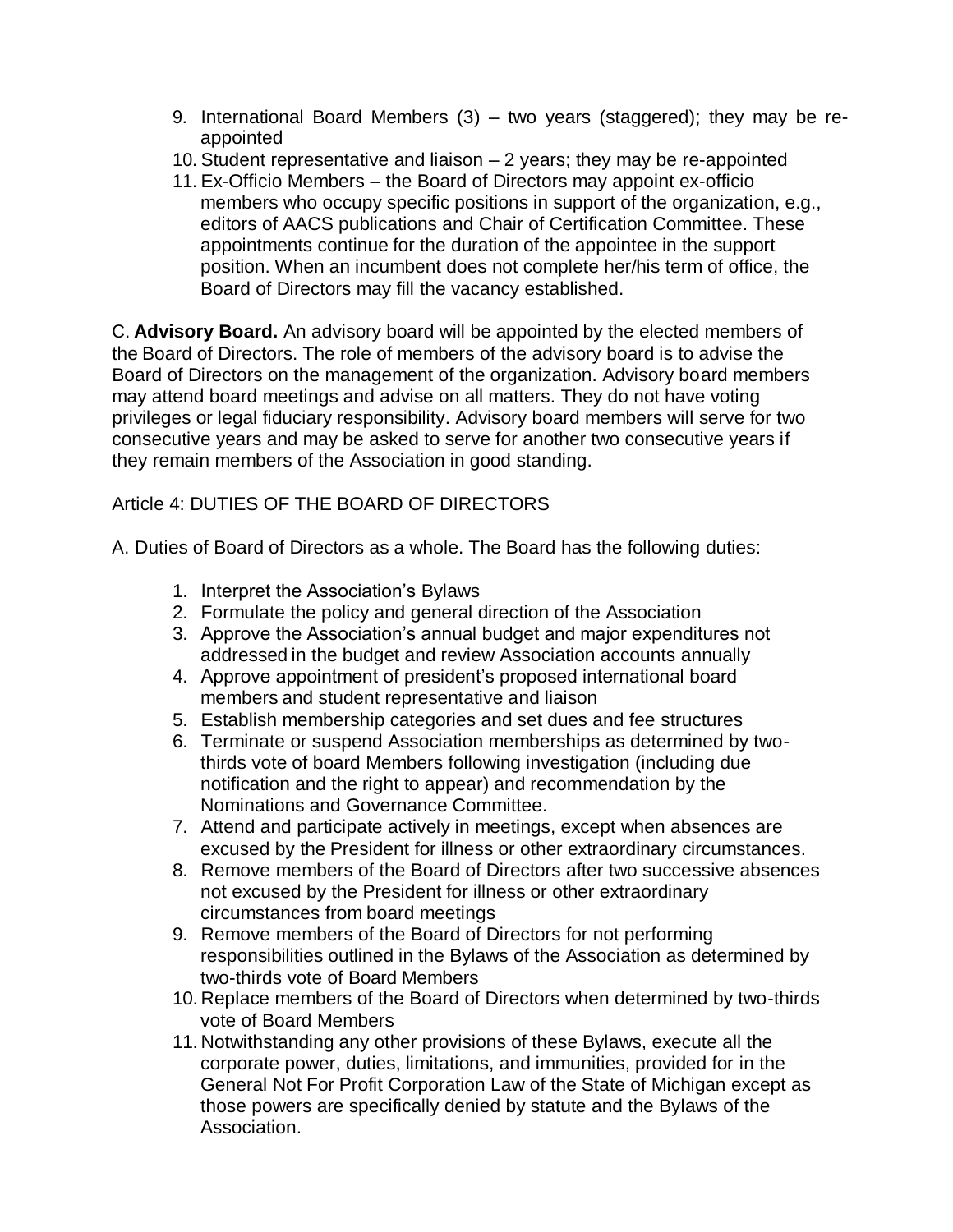B. **Duties of the President**. The President has overall responsibility for coordinating the activities of the Association and performs the following tasks:

- 1. Presides over Board meetings
- 2. Presides over the Annual Business Meeting
- 3. Sets the agenda for Board meetings and the Annual Business Meeting
- 4. Appoints the chairs and members of standing committees in consultation with the Board of Directors where none are specified by the Bylaws
- 5. Appoints ad hoc committees and task forces in consultation with the Board of Directors
- 6. Presents, with the Treasurer, an Annual Budget to the Board of Directors at their post conference meeting and reviews the budget with the Treasurer and Finance Committee quarterly reporting the findings to the Board of Directors
- 7. Plans and organizes the annual meeting; provides overall supervision
- 8. Serves as an ex officio member of all Association committees
- 9. Acts as AACS official representative
- 10.Appoints a Parliamentarian as needed
- 11.Serves as or appoints AACS representative to the CAPACS
- 12. Nominates international board members and student representative and liaison
- 13. Informs board members when they have been removed from the Board of Directors.
- C. Duties of the Vice President
	- 1. Chairs the Program Committee for the Annual Meeting
	- 2. Plans and organizes the program for the Annual Meeting
	- 3. Prepares the preliminary program and final program for the Annual Meeting and arranges for their printing and distribution.
	- 4. Assumes the duties of the President should she or he not be able to hold office for any reason
- D. Duties of the Treasurer:
	- 1. Chairs the Finance Committee
	- 2. Invests Association funds with Board approval
	- 3. With the President, presents a budget at the post-Annual Meeting Board Meeting
	- 4. Reviews the budget with the President and Finance Committee quarterly and reports findings as provided in Article 8.
	- 5. Secures an independent review of Association accounts at the expiration of his or her term of office with the results published in the Association newsletter
	- 6. Signs checks for disbursements and makes deposits into Association accounts.
	- 7. Performs other relevant duties assigned to him/her by the President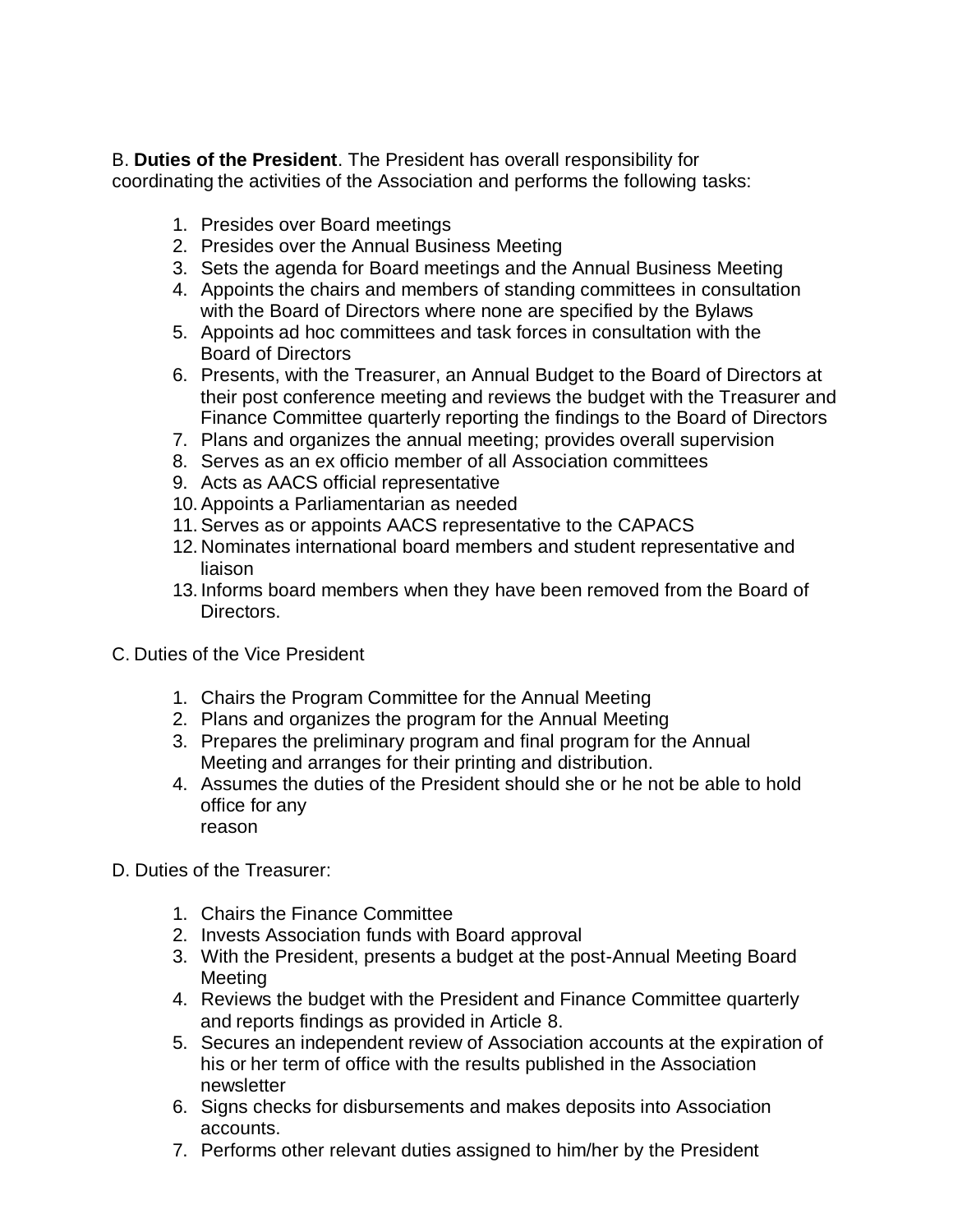- E. Duties of the Secretary:
	- 1. Records and distributes the Board meeting and business meeting minutes
	- 2. Insures Board meeting and business meeting minutes are placed in the Association newsletter
	- 3. Assumes the duties of Vice President, if the Vice President is unable to hold office for any reason
	- 4. In the absence of an executive officer, oversees the Association office and other permanent records of the Association
	- 5. Maintains records of the composition of the Board and Committees
	- 6. Makes an annual report to the Board
	- 7. Performs other duties as assigned by the President and/or Board
	- 8. Chairs the Communication Committee
- F. Duties of the President-Elect
	- 1. Chairs the Site Selection and Meeting Arrangements Committee.
	- 2. Performs all other duties assigned to him/her by the President.
- G. Duties of the Vice President-Elect:
	- 1. Serves on the Site Selection and Meeting Arrangements Committee.
	- 2. Serve on the Program Committee.
	- 3. Performs other relevant duties assigned to him/her by the President
- H. Duties of the Immediate Past President:
	- 1. Chairs the Nomination and Governance Committee and assists it in slating candidates
	- 2. Verifies the eligibility of nominees to office.
	- 3. Chairs the Awards Committee.
- I. Duties of the Members-at-Large and International Board Members
	- 1. Serve as committee chairs as detailed in the Article on Committees.
	- 2. Participate actively in at least one committee listed in the Article on Committees.
	- 3. Complete other relevant duties as assigned by the President.
- J. Duties of the Association Journal Editor:
	- 1. Solicits manuscripts
	- 2. Reviews manuscripts using the peer review process when appropriate
	- 3. Edits manuscripts accepted for publication
	- 4. Oversees the printing, publishing, and distribution processes
	- 5. Makes recommendations to the Publications Committee for changes and improvements as provided in Article 7.
	- 6. Serves at the discretion of the Board of Directors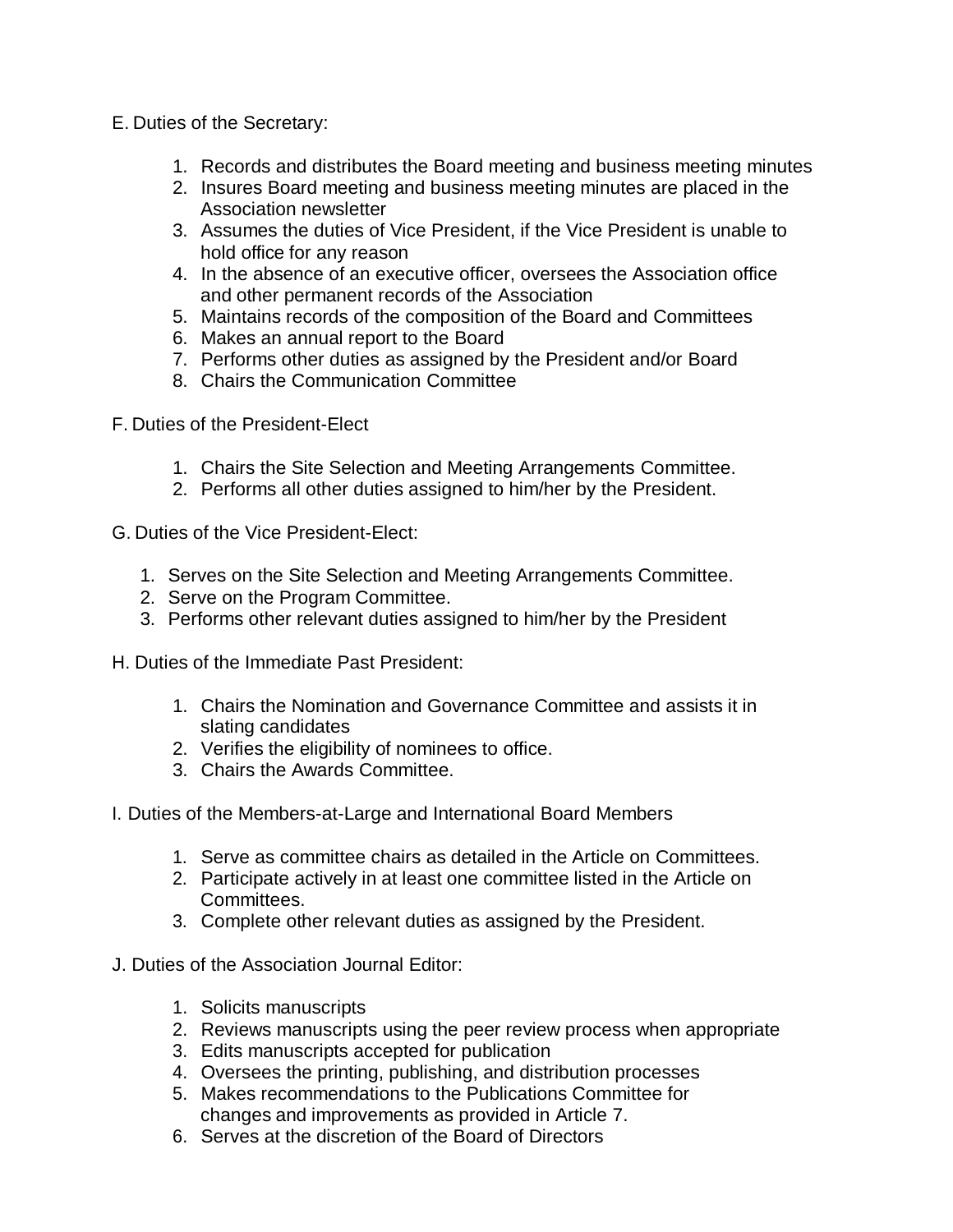- K. Duties of the Newsletter Editor:
	- 1. Solicits and writes news and feature articles for the newsletter
	- 2. Edits the newsletter content
	- 3. Oversees the printing and distribution processes
	- 4. Makes recommendations to the Communication Committee for changes and improvements as provided in Article 7.
	- 5. Issues the newsletter on a schedule determined by the Board, usually quarterly.

### Article 5: NOMINATIONS AND ELECTIONS

- **1. Request for Nominations.** The Nominations and Governance Committee will send an email or conventional mail document to all members by November 15 requesting nominations for the officers and Board Members who will be elected during the next year. Nominees must be members in good standing as defined in Article 2, section D, of these Bylaws.
- 2. **Elections.** Elections shall take place by mail or electronic ballot that shall be sent to all current or past year paid members no later than April 15. Ballots must be returned in 30 days. For the positions of President-Elect, Vice President-Elect, Secretary, and Treasurer, a candidate receiving the largest number of votes shall be declared elected. For the Board Members-at-Large, the candidates receiving the largest number of votes for the open positions shall be declared elected. In case of a tie vote, the President shall decide by lot between them.
- **3. Election Results.** Election results will be announced by June 15. The chair of the Nominations Committee will announce the results electronically and/or in the Association newsletter.
- 4. **Terms of Office Begin.** The terms of office of newly elected officers and Board members terms shall begin at the termination of the annual business meeting following the election.

#### Article 6. MEETINGS

A. **Board of Directors Meetings.** The Board shall meet at least twice each year. The first meeting shall be held at the end of the Annual Association Meeting. A second meeting shall be held about six months prior to the next Annual Association Meeting. The Board may meet at other times as called by the President. Additional board meetings and actions may be arranged through methods of communication that are not face-to-face, as technologies permit. The actions of all Board meetings shall be printed in the subsequent issue of the Association newsletter or by other appropriate media as technologies permit. A majority of the elected Board members constitutes a quorum. A quorum is required for official Board actions. Board meetings are open to all Association members, however, the Board may vote to close meetings to address personnel or contracting topics requiring privacy or confidentiality. The Board proceedings shall be in accordance with Robert's Rules of Order, unless otherwise determined by the provisions of these Bylaws.

B. **Annual Association Meeting.** The Annual Meeting of the Association shall be held at locations determined by the Board from recommendations provided to it by the Site Selection and Meeting Arrangements Committee. At each Annual Meeting, there shall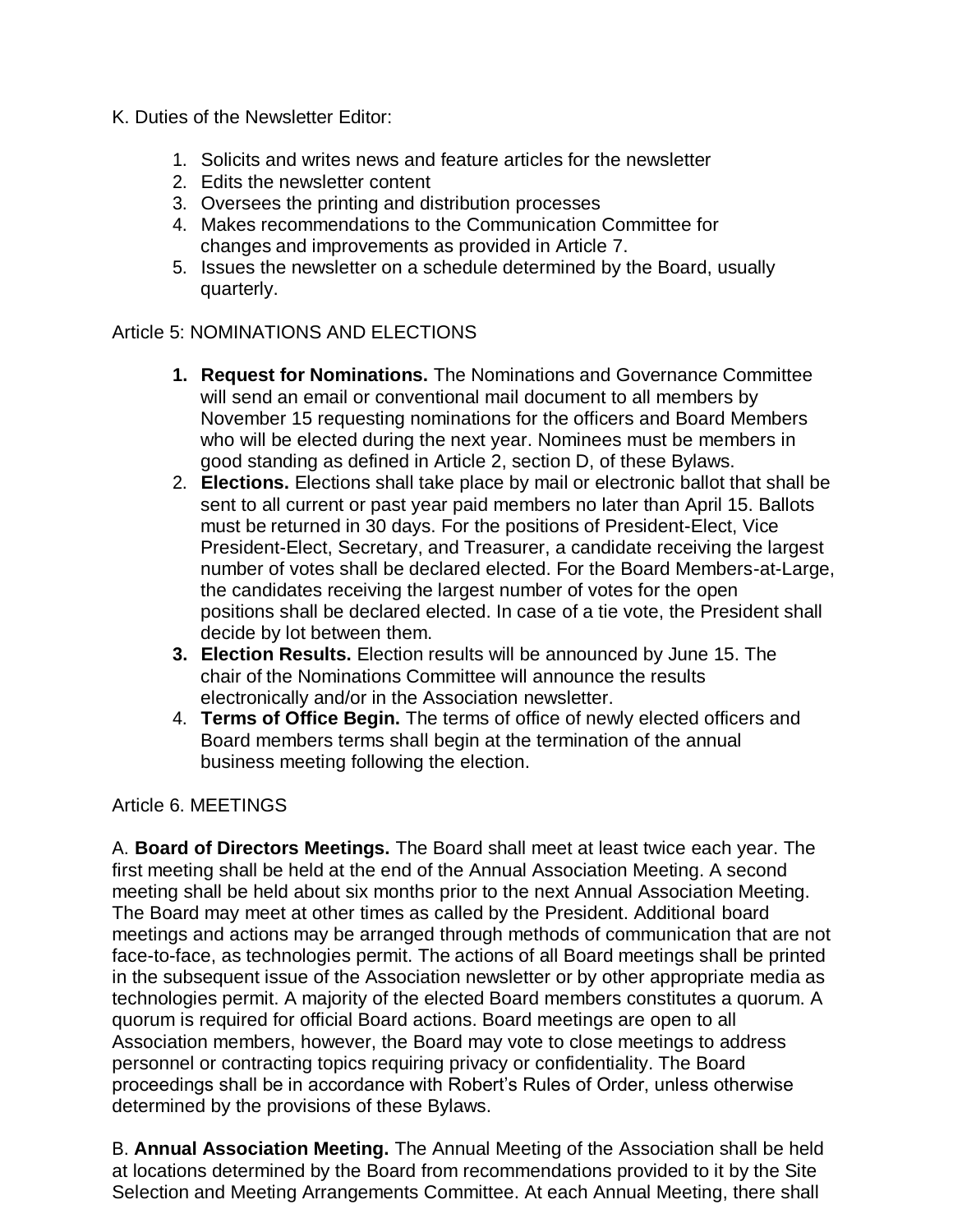be at least one business meeting at which the Board shall respond to questions from the members. Notification of this meeting shall be made to all members in a timely manner. The agenda of the business meetings shall be determined by the President. Article 7. COMMITTEES

All Association members are eligible to serve on committees. The President is an ex officio member of all committees. At the beginning of the term of a new President, the new President will ensure that all committees are properly constituted and will appoint or reappoint chairs and members and fill vacancies when they occur.

A. **Standing Committees.** There shall be the following standing committees:

- 1. Awards
- 2. Communications
- 3. Publications
- 4. Finance
- 5. Nominations and Governance
- 6. Marketing, Membership and Development
- 7. Program
- 8. Site Selection and Meeting Arrangements
- 9. Certification
- 10. Student

B. **Awards Committee.** Administers Association awards as described in Article 8. For all but the William J. Wilson Award and the Paul Wellstone Award, the Immediate Past President will chair this Committee. For the William J. Wilson Award, the executive committee will select the awardee; B.2. For the Paul Wellstone award, the local arrangements committee will select the awardee with the approval of the board.

C. **Communications Committee.** Oversees the Association's internal and external communications including but not limited to the Association's newsletter and website. The Secretary will chair this Committee.

D. **Finance Committee.** Advises the Board on financial matters, including investment practices, budget planning and review, and financial policies. The Treasurer shall chair this Committee.

E. **Nominations and Governance Committee.** Oversees the Association's

organization and structure by:

- 1. Securing nominees for Association elected offices and International Board Members and performing other election functions listed in Article 5;
- 2. Investigating and making recommendations to the Board concerning any issues of professional ethics referred to it by Association members or that the Committee considers relevant to the Association, except in cases of conflict of interest, where affected Committee members will stand aside and be replaced by the Board for that investigation/issue.
- 3. Proposing appropriate amendments to these Bylaws, as specified in Article 9,
- 4. Overseeing Association archives. The Immediate Past President will chair this Committee.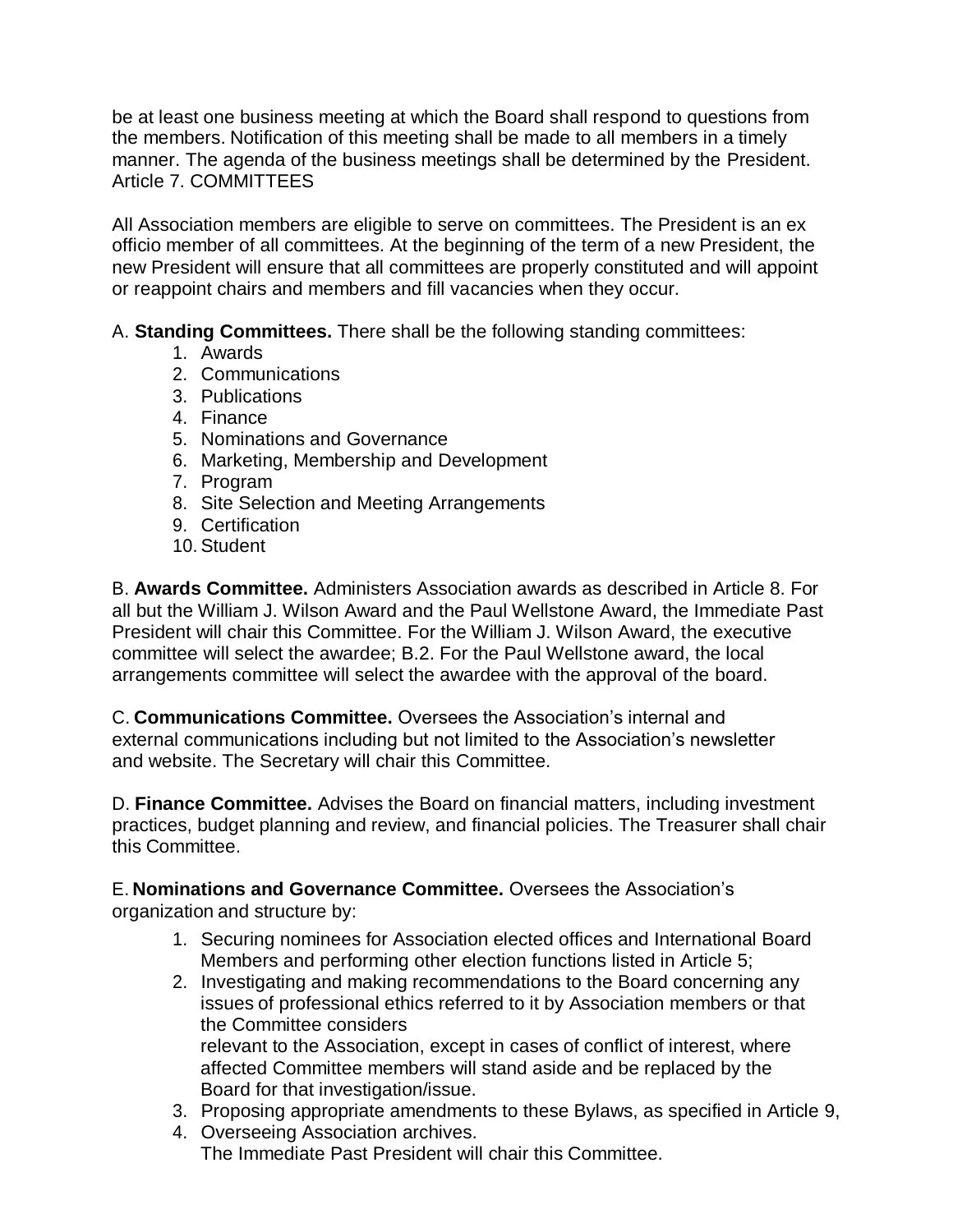F. **Marketing, Membership and Development Committee.** Oversees the advancement of the Association and the professional development of members by:

- 1. Promoting communication and liaison among members and persons eligible for Association membership thereby encouraging the recruitment of new members
- 2. Recommending to the Board initiatives for maintaining and expanding membership and for enhancing public recognition of the Association
- 3. Raising funds other than dues and Annual Meeting fees
- 4. Improving the quality of education, training, practice, and credentials of Association members and working with other associations and commissions to achieve these ends
- 5. Regularly reviewing the status of Association membership. The chair must be an elected Board member.

G. **Program Committee.** Plans, develops and recommends to the Board the time, place and purpose of all conferences, workshops, seminars, interest section meetings, and other meetings held in the name of the Association. The Vice President will chair this Committee.

H. Site Selection and Meeting Arrangements Committee.

- 1. Identifies and recommends to the Board suitable locations and facilities to host the Association's Annual Meeting
- 2. Recruits local Association members in the region of the Annual Meeting to chair and serve on the Local Arrangements Subcommittee.
- 3. Consults with the President on the coordination of events and local arrangements.
- 4. Coordinates with the Vice President on the meeting rooms and facilities.

The Local Arrangements Subcommittee, as created by the Site Selection and Meeting Arrangements Committee, shall plan the social events of the Annual Meeting; consult with the chair of the Awards Committee in the selection and presentation of the Paul Wellstone Community Service Award as described in Article 9; and perform any and all other functions assigned or delegated to it by the parent Committee. The Site Selection Committee and Meeting Arrangements Committee shall consist of the President-Elect, the Vice President-Elect, and the chairs of the immediate past, current, and next Local Arrangements Subcommittees. The President-Elect will be the chair of the Committee.

I. **Certification Committee.** Plans, develops, and administers all aspects of the certification program as approved by the Board. The chair must be a certified Association member.

J. **Student Committee.** Supports and coordinates student activities and serves as a liaison between student members of the Association and the Board. The President shall appoint a Student Committee Chair from eligible Association members.

#### Article 8: BUDGET AND FINANCES

The fiscal year shall begin on the first business day of each calendar year. At the Annual Business Meeting, the new President with the assistance of the Treasurer and Finance Committee will present a proposed budget for the coming fiscal year showing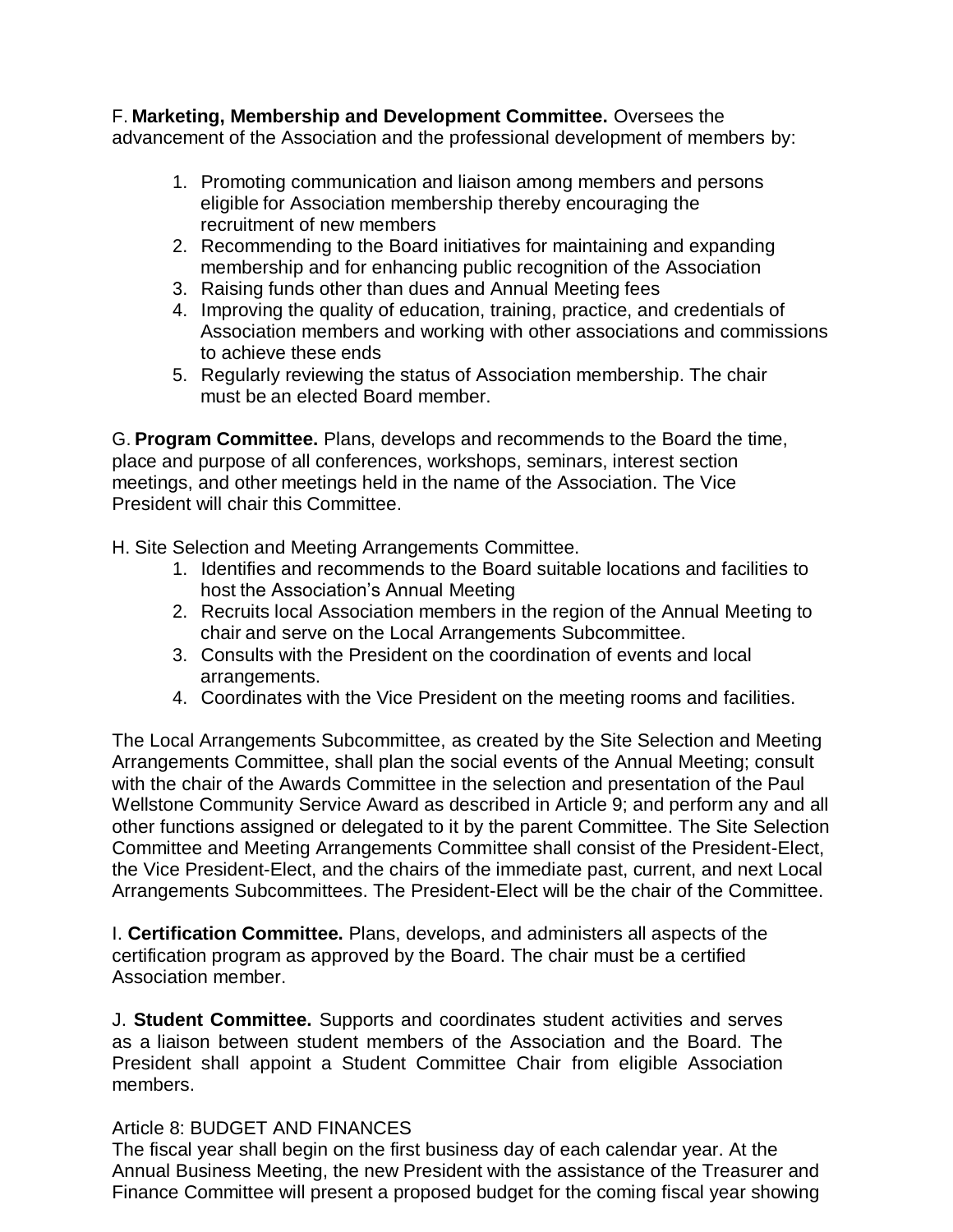anticipated income and expenditures. Quarterly, the President, with the assistance of the Treasurer and Finance Committee, will review the budget and current financial state of the Association and make adjustments as necessary and report their findings to the Board. The Outgoing Treasurer will provide the incoming Treasurer with a full report of the financial affairs of the Association, including all necessary financial records and documentation. At each meeting of the Board, the Board shall review the accounts of the Association.

# Article 9: AWARDS

A. **Awards Presented.** The Association may present six or more awards each year at its Annual Meeting. The six listed awards will be based on specific criteria established by the Board of Directors. Additional awards may be presented at the discretion of the Board of Directors.

The awards are:

- 1. The Lester F. Ward Distinguished Contributions to Applied and Clinical Sociology Award, presented to a person who has made a significant contribution to applied and clinical sociology over a period of ten or more years.
- 2. The Alex Boros Award for Contributions to the Association for Applied and Clinical Sociology, presented to an AACS member who has served AACS with distinction.
- 3. The Robert Ezra Park Award for Sociological Practice, presented to an outstanding sociologist who has made a special contribution demonstrating how sociological practice (applied or clinical) can advance and improve society.
- 4. The Paul Wellstone Community Service Award, presented to a person or organization in the community where the Annual Meeting is held. The recipient of this award will have made significant and noteworthy applied sociological contributions in the community.
- 5. The William J. Wilson Award, presented to an individual or group whose work has been demonstrably effective in breaking the cycle of poverty.
- 6. The Judith Little Student Problem-Solving Award, presented to the winning team of students and their advisor of the Judith Little Student Problem-Solving Exercise.

B. **Selection Processes.** The Awards Committee shall issue a call for nominees for the four awards determined by the Board of Directors (Lester F. Ward, Alex Boros, Robert E. Park and William J. Wilson awards) in the first newsletter after the Annual Meeting, in subsequent newsletters, and on the Association's website and in other media as appropriate. The Awards Committee will review, evaluate, and rank candidates and submit their written recommendations to the Board. The Board shall select the recipients in time for inclusion in the annual meeting program. The recipients will be announced at an appropriate presentation during the Annual Meeting. The Local Arrangements Subcommittee, in consultation with the chair of the Awards Committee, shall select the recipient of the Paul Wellstone Community Service Award. The chair of the Local Arrangements Subcommittee shall prepare a citation and plaque and present it at the Annual Meeting. The winners of the Judith Little Problem-Solving Award will be determined by an adjudicating panel of applied/clinical sociologists.